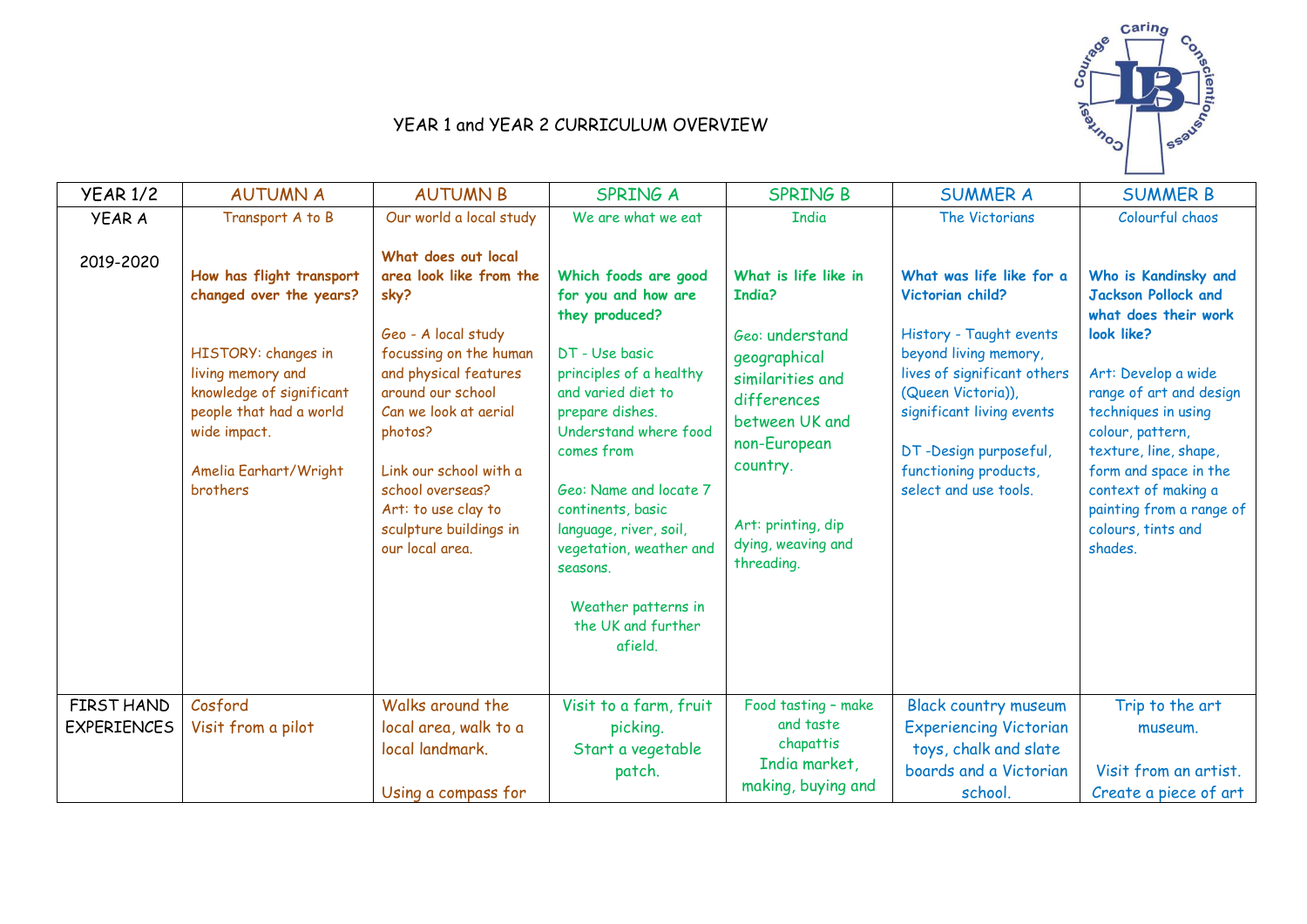|               |                                              | directions.              | Following recipes and<br>making meals.   | selling.                           |                                            | for an exhibition.        |
|---------------|----------------------------------------------|--------------------------|------------------------------------------|------------------------------------|--------------------------------------------|---------------------------|
| <b>YEAR B</b> | People who inspire us -<br>Nurses (linked to | <b>Wonderful Walsall</b> | Paddington<br>(Peru)                     | Paddington<br>(The Great fire of   | HoorayLet's go on<br>holiday.              | Robots/giants             |
| 2020-2021     | current events)                              | <b>What is Walsall</b>   |                                          | London.)                           |                                            | What are robots           |
|               |                                              | famous for?              | How is Peru and                          |                                    | How have holidays                          | and how do they           |
|               | How are nurses                               |                          | England the same?                        | Was the Great fire                 | changed since                              | work?                     |
|               | important and how                            |                          |                                          | of London great?                   | Victorian times?                           |                           |
|               | have they developed                          | History: Lives of        | **Eng link:                              |                                    |                                            | **Eng link - iron         |
|               | over the years?                              | significant              | Paddington                               | History: Events                    | Geography:: To know                        | giant/Wall-e              |
|               |                                              | individuals,             |                                          | beyond living                      | the continents and the                     |                           |
|               | History: Changes in                          | significant historical   | Geography:                               | memory                             | oceans                                     | DT: Through creative      |
|               | living memory, events                        | events, people and       | understand                               |                                    | Key geographical                           | and practical             |
|               | beyond living memory,                        | places in their own      | geographical                             | Art: landscape                     | features, human and                        | activities ch will        |
|               | lives of significant                         | locality.                | similarities and                         | drawings, buildings                | physical physical                          | design, make              |
|               | others.                                      |                          | differences between                      | and warm colours.                  | features and coastal                       | evaluate and use          |
|               |                                              | Art: clay sculptures     | UK and non-European                      |                                    | work6                                      | technical knowledge       |
|               | ***Is this going to                          | of houses and            | country.                                 | DT: Focus on                       |                                            | to construct              |
|               | going to be stand<br>alone?***Geography:     | buildings.               | Place knowledge<br>about capital cities. | building of London,<br>structures. | History: change in<br>events beyond living |                           |
|               | Use world map to                             | Geography: Use aerial    |                                          |                                    | memory                                     |                           |
|               | identify UK names and                        | photos to recognise      | When looking at                          |                                    |                                            |                           |
|               | locate 4 countries and                       | landmarks. Use simple    | London - monarch and                     |                                    |                                            |                           |
|               | capital city of UK.                          | field studies. Source    | the capital                              |                                    |                                            |                           |
|               |                                              | work and enquiry         |                                          |                                    |                                            |                           |
|               |                                              | skills                   |                                          |                                    |                                            |                           |
|               |                                              |                          |                                          |                                    |                                            | <b>**One week Olympic</b> |
|               |                                              | <b>Invite</b>            |                                          |                                    |                                            | topic                     |
|               |                                              | parents/grandparents     |                                          |                                    |                                            |                           |
|               |                                              | who came to the          |                                          |                                    |                                            |                           |
|               |                                              | school - old log books   |                                          |                                    |                                            |                           |